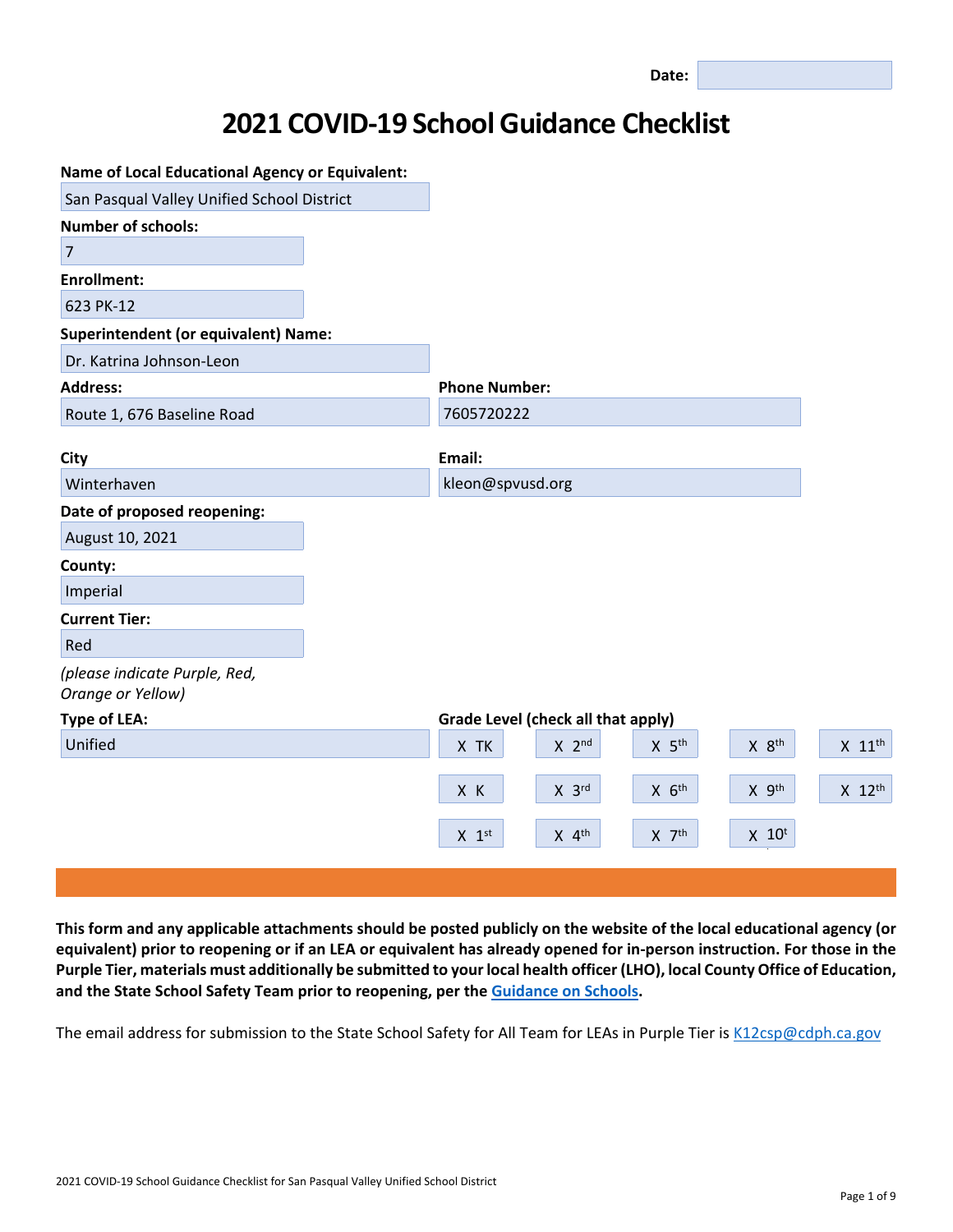LEAs or equivalent in Counties with a case rate >=25/100,000 individuals can submit materials but cannot re-open a **school until the county is below 25 cases per 100,000 (adjusted rate) for 5 consecutive days.**

## **For Local Educational Agencies (LEAs or equivalent) in ALL TIERS:**

X I, Kish Curtis, post to the website of the local educational agency (or equivalent) the COVID Safety Plan, which consists of two elements: the **COVID-19 Prevention Program (CPP)**, pursuant to CalOSHA requirements, and this **CDPH COVID-19 Guidance Checklist** and accompanying documents, which satisfies requirements for the safe reopening of schools per CDPH [Guidance](https://www.cdph.ca.gov/Programs/CID/DCDC/CDPH%20Document%20Library/COVID-19/Consolidated_Schools_Guidance.pdf) on Schools. For those seeking to open while in the Purple Tier, these plans have also been submitted to the local health officer (LHO) and the State School Safety Team.

I confirm that reopening plan(s) address the following, consistent with guidance from the California Department of Public Health and the local health department:

- \* Stable Group Structures
- \* Entrance, Egress, and Movement Within the School
- \* Face Coverings and Other Essential Protective Gear
- \* Health Screenings for Students and Staff
- \* Healthy Hygiene Practices
- \* Identification and Tracing Contacts
- \* Physical Distancing
- \* Staff Training and Family Education
- \* Testing of Students
- \* Testing of Staff
- \* Identification and Reporting of Cases
- \* Communication Plans
- \* Consultation
- X **Stable group structures (where applicable)**: How students and staff will be kept in stable groups with fixed membership that stay together for all activities (e.g., instruction, lunch, recess) and minimize/avoid contact with other groups or individuals who are not part of the stable group.

Stable groups will consist of the same students and staff for all activities including instruction, lunch, and breaks. There will be a designated arrival and dismissal location specific to the stable group. The recess schedules will be staggered. This process will minimize the contact with other stable groups. The meal distribution will be by stable group in their designated classroom under the "grab and go" model.

Visitors conducting necessary business will be encouraged to make appointments with the front office staff prior to arrival. Signage has been posted at all main entrances regarding the use of face covering, physical distancing, and watch for COVID-19 related symptoms. Plexiglass barriers have been installed at the school and district offices. Volunteers will not be able to provide on-campus support, volunteers are encouraged to participate through distance learning. Parents/guardians needing to meet with their child will do so through the support of the office staff and contained at the front office.

Schedules and Grouping - CCEE K12 Playbooks: [https://k12playbook.ccee-ca.org/guidebook-old/schedules](https://k12playbook.ccee-ca.org/guidebook-old/schedules-and-grouping/#tab1)[and-grouping/#tab1](https://k12playbook.ccee-ca.org/guidebook-old/schedules-and-grouping/#tab1)

K-12 Schools Reopening Framework and Guidance Q: <https://www.cdph.ca.gov/Programs/CID/DCDC/Pages/COVID-19/Schools-FAQ.aspx>

Safely Distributing School Meals During COVID-19: [https://www.cdc.gov/coronavirus/2019-](https://www.cdc.gov/coronavirus/2019-ncov/community/schools-childcare/safely-distributing-meals.html)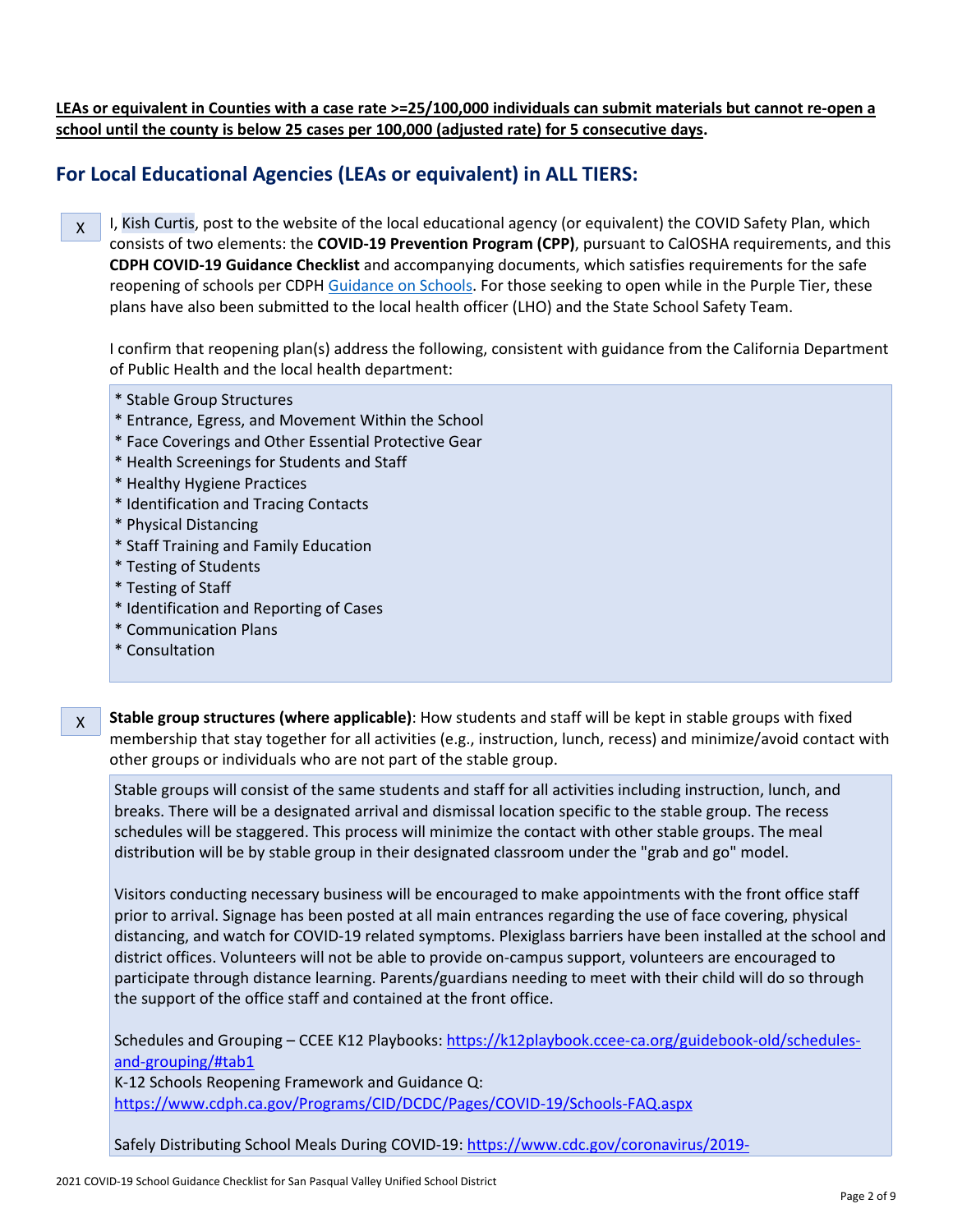Please provide specific information regarding:

How many students and staff will be in each planned stable, group structure? (If planning more than one type of group, what is the minimum and maximum number of students and staff in the groups?)

Each group will have no more than 16 total individuals.

If you have departmentalized classes, how will you organize staff and students in stable groups?

Students will remain in a stable group and teachers will rotate.

If you have electives, how will you prevent or minimize in-person contact for members of different stable groups?

Students will remain in a stable group and teachers will rotate.

X **Entrance, Egress, and Movement Within the School**: How movement of students, staff, and parents will be managed to avoid close contact and/or mixing of cohorts.

Stable groups will have staggered start/end times and designated arrival/dismissal locations to limit the close contact of students, staff, and parents. Students will be instructed to maintain 6 feet of distance from others as much as possible and practicable at all times while on the campus and entering and exiting the campus. High traffic areas (such as hallways) have clear directional markers to guide the flow of foot traffic and enable the physical distancing. Congregate movement will be minimized as much as practicable. We will have staff located at entrance/exit points, high traffic areas, and throughout the campus to ensure physical distancing and the directional markers are followed.

Staff will have staggered start/end times and designated entrance and exit points. There are six-foot distance floor markers to avoid close contact. Staff will maintain physical distancing and the follow the directional markers.

The following protocols are in place to avoid close contact and/or mixing of cohorts:

- \* Designated routes for entry and exit
- \* Maximized spacing
- \* Physical distancing of at least six feet
- \* Signage
- \* One-way directional markers
- \* Physical barriers to enforce spacing and distancing
- \* Staggered recess, break and lunch periods

#### X **Face Coverings and Other Essential Protective Gear**: How CDPH's face covering requirements will be satisfied and enforced for staff and students.

Face coverings will be used in accordance with the California Department of Public Health (CDPH) guidelines. Students in all grade levels are required to wear face coverings at all times, while at school and on school bus/district vehicle, unless exempt. Students are encouraged to provide their own personal face coverings, however a face covering is available upon request. Students will be reminded not to touch the face covering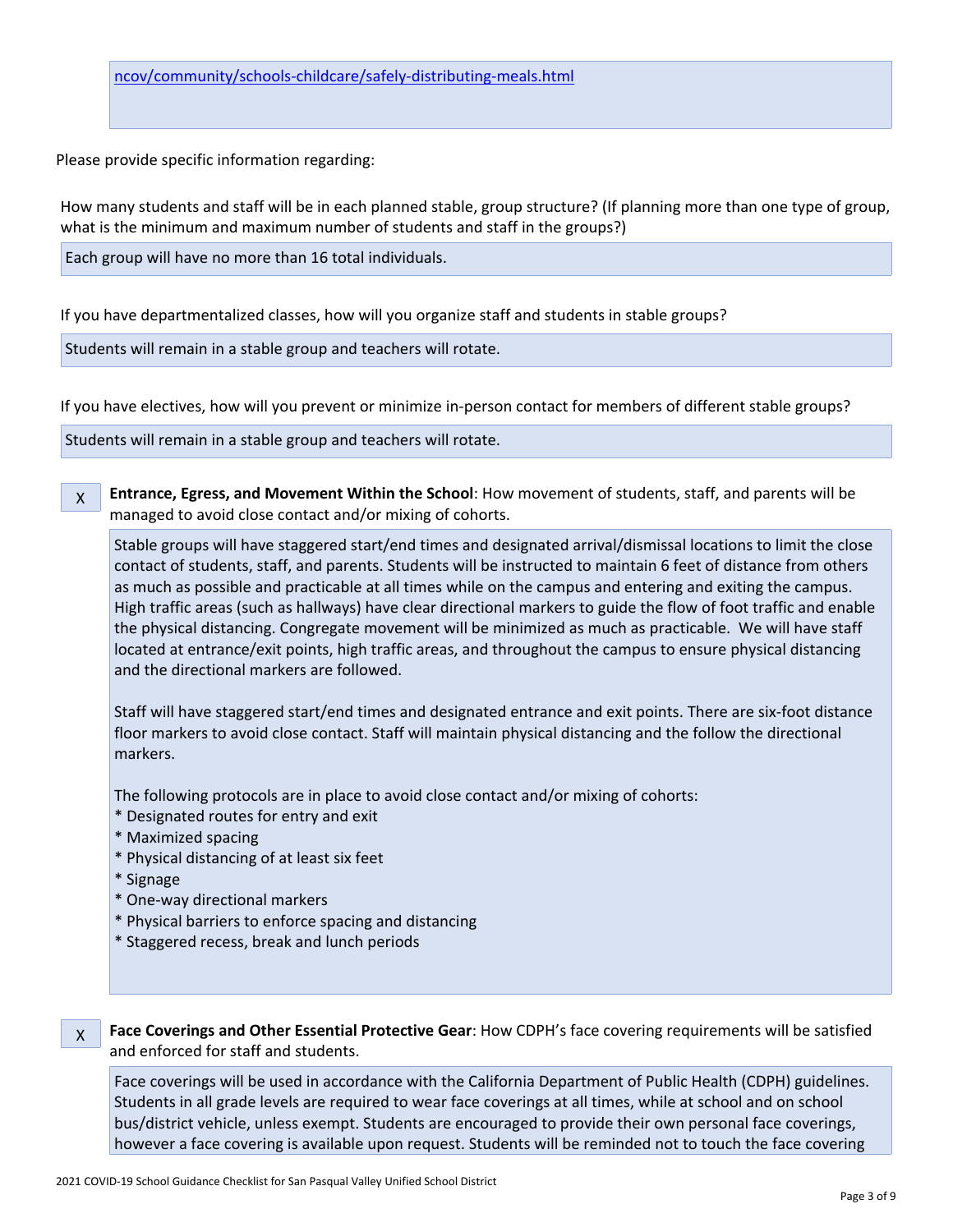and to wash their hands frequently. A face covering should be removed for meals, snacks, or when it needs to be replaced. When a face covering is temporarily removed, it will be placed in clearly marked bag with the student's name and date, until it needs to be put on again. When the District's extra-curricular activities resume (sports), students will wear face coverings when participating in the activity both indoors and outdoors.

All staff and visitors must wear face covering when entering and while inside school/worksite buildings in accordance with CDPH guidelines. In limited situations where a face covering cannot be used for pedagogical or developmental reasons (i.e. communicating or assisting young children or those with special needs), a face shield will be used instead as long as the wearer maintains physical distance from others as practicable. Face coverings must be worn outside while on school or worksite grounds. Staff is encouraged to provide their own personal face coverings. Face coverings are available upon request.

#### Exemptions:

People are exempt from the face covering requirement if they are under age 2, have a medical or mental health condition or disability that would impede them from properly wearing or handling a face covering, those with a communication disability, or when it would inhibit communication with a person who is hearing impaired. Those with communication disabilities or caregivers of those with communication disabilities should consider wearing a clear mask or cloth mask with a clear panel when appropriate. Persons exempt from wearing a face covering due to a medical condition, as confirmed by school district, must wear a nonrestrictive alternative, such as a face shield with a drape on the bottom edge, as long as their condition permits it.

#### Notifications:

Students, families, and staff will be provided the CDPH Guidance for the Use of Face Coverings and the proper use, removal, and washing of cloth face coverings.

The District has secured items essential Personal Protective Equipment (PPE) to ensure safeguards for staff and students. All school settings are equipped with recommended safety measures (clear partitions, face shields, face coverings, gloves, hand washing stations, hand sanitizer, signage, floor markings, etc.). Plexiglass shields are installed at office counters where staff normally interact with the public and customers. Plexiglass shields are provided to teachers for placement on their desk/table, upon request. Chairs in the lobby areas of the school and district offices will be limited to space them 6 feet apart. PPE must not be shared, e.g., gloves, goggles and face shields. Items that employees come in regular physical contact with, such as phones, headsets, desks, keyboards, writing materials, instruments and tools should not be shared. Where there must be sharing, the items will be disinfected between uses. The staff have been trained in the proper cleaning, sanitizing, and disinfecting of utensils, tools, and equipment. Sharing of vehicles will be minimized to the extent feasible, and high-touch points (for example, steering wheel, door handles, seatbelt buckles, armrests, shifter, etc.) will be disinfected between users. The District will implement the following cleaning and disinfection measures for frequently touched surfaces:

• Ensure adequate supplies and adequate time for it to be done properly.

• Inform the employees and authorized employee representatives of the frequency and scope of cleaning and disinfection.

• Utilize cleaning and disinfecting products that meet CDPH standards and will be used frequently throughout the day in classrooms, restrooms, and other common spaces.

• Inventory of cleaning and disinfecting supplies is maintained within designated custodial rooms.

• Ensure custodial staff have been trained in the proper cleaning/disinfecting procedures related to COVID-19 and modifications have been made to their daily assignments to make sure all common areas and surfaces are disinfected throughout the day.

CDPH Use of Face Covers: [https://www.cdph.ca.gov/Programs/CID/DCDC/Pages/COVID-19/guidance-for-face](https://www.cdph.ca.gov/Programs/CID/DCDC/Pages/COVID-19/guidance-for-face-coverings.aspx)[coverings.aspx](https://www.cdph.ca.gov/Programs/CID/DCDC/Pages/COVID-19/guidance-for-face-coverings.aspx)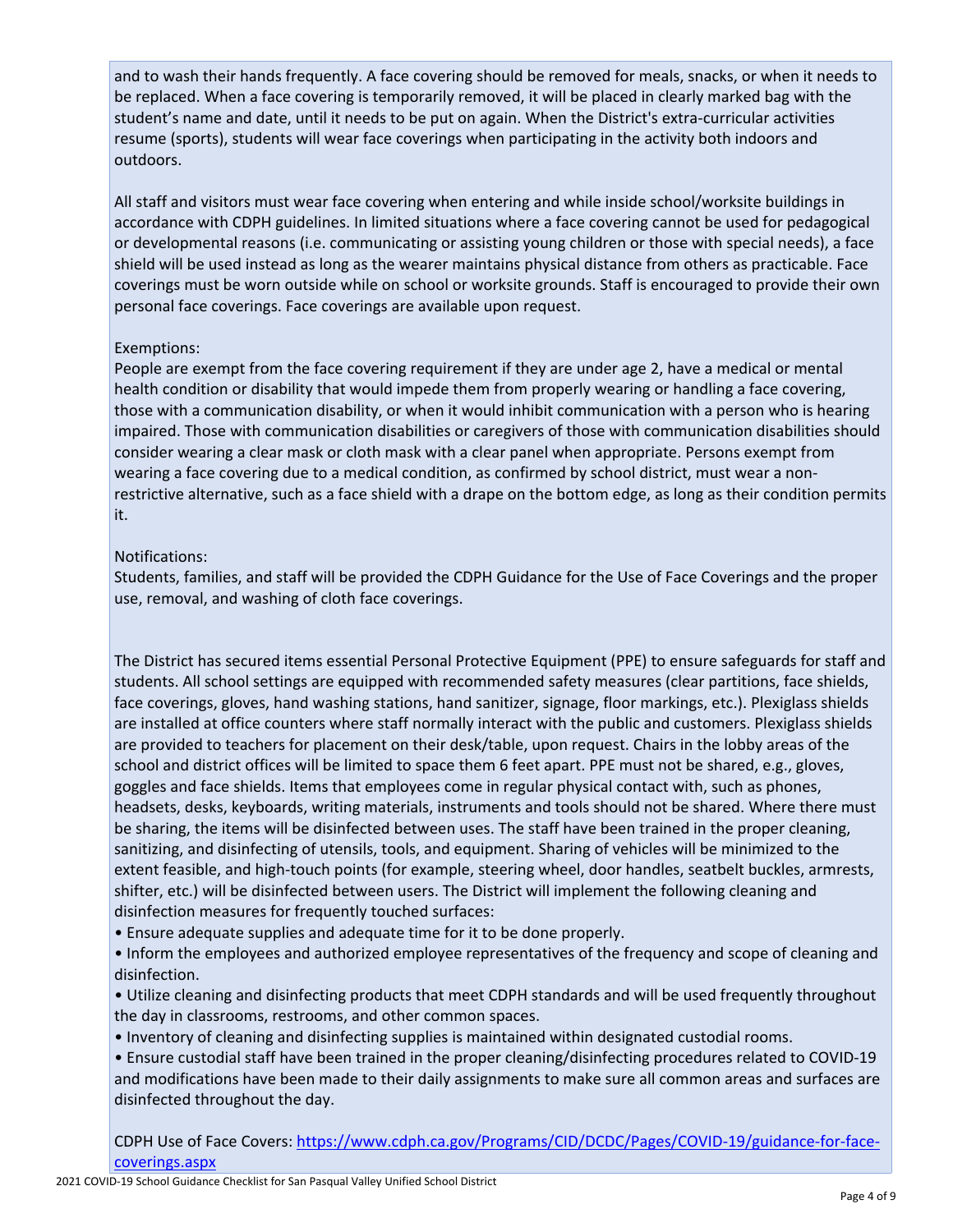CDC Proper Use, Removal and Washing of Face Covers: [https://www.cdc.gov/coronavirus/2019-ncov/prevent](https://www.cdc.gov/coronavirus/2019-ncov/prevent-getting-sick/diy-cloth-face-coverings.html)[getting-sick/diy-cloth-face-coverings.html](https://www.cdc.gov/coronavirus/2019-ncov/prevent-getting-sick/diy-cloth-face-coverings.html)

CDC Cleaning & Disinfecting: [https://www.cdc.gov/coronavirus/2019-ncov/community/schools](https://www.cdc.gov/coronavirus/2019-ncov/community/schools-childcare/clean-disinfect-hygiene.html)[childcare/clean-disinfect-hygiene.html](https://www.cdc.gov/coronavirus/2019-ncov/community/schools-childcare/clean-disinfect-hygiene.html)

EPA EPA-approved Disinfectant List: [https://www.epa.gov/pesticide-registration/list-n-disinfectants](https://www.epa.gov/pesticide-registration/list-n-disinfectants-coronavirus-covid-19)[coronavirus-covid-19](https://www.epa.gov/pesticide-registration/list-n-disinfectants-coronavirus-covid-19)

ASHRAE Guidance on Ventilation: [https://www.cdc.gov/coronavirus/2019-ncov/prevent-getting](https://www.cdc.gov/coronavirus/2019-ncov/prevent-getting-sick/prevention-H.pdf)[sick/prevention-H.pdf](https://www.cdc.gov/coronavirus/2019-ncov/prevent-getting-sick/prevention-H.pdf)

X **Health Screenings for Students and Staff**: How students and staff will be screened for symptoms of COVID-19 and how ill students or staff will be separated from others and sent home immediately.

Students and staff will self-screen daily for COVID-19 symptoms. Students and staff are advised to stay home if they are experiencing any of the COVID-19 symptoms.

• Cough

- Shortness of breath or difficulty breathing
- Fever> 100.4 F
- Chills
- Muscle pain
- Headache
- Sore throat
- New loss of taste or smell
- Nausea, Vomiting, Diarrhea
- Congestion and or runny nose
- Fatigue
- Muscle and or Body Aches

Staff complete a pre-screen assessment which includes temperature reading and symptoms assessed prior to reporting to work. Staff will receive an in person touch-free temperature reading and verification of no symptoms and an internal check for appropriate face-covering upon check-in.

Parents/guardians will conduct a self-screening (temperature reading and screen for symptoms) of their child at home, if possible, prior to arriving to school or boarding the school bus. Prior to getting on the school bus or upon arrival, students will receive an in-person screening, touch-free temperature reading, and verification of appropriate face covering based on the CDPH guidance. Students who appear sick or have an elevated temperature when unloading from their vehicle will not be allowed to stay at school. Students that are boarding the bus and appear sick will not be allowed to board. If a student or staff member is at school and feels sick, the Health Aide will determine the appropriate course of action. An isolation room or area has been identified on the campus map to separate anyone who exhibits symptoms of COVID-19. Any students or staff exhibiting symptoms will be required to wear a face covering and wait in an isolation area until they can be transported home.

CDC COVID-19 Symptoms: <https://www.cdc.gov/coronavirus/2019-ncov/symptoms-testing/symptoms.html>

X **Healthy Hygiene Practices**: The availability of handwashing stations and hand sanitizer, and how their safe and appropriate use will be promoted and incorporated into routines for staff and students.

Handwashing stations are available throughout the campus. Students and staff are required to wash their hands with soap and water (for at least 20 seconds) at regular intervals. Regular hand washing is preferred over the use of hand sanitizer and will be reinforced as the preferred method for healthy habits. Ethyl alcohol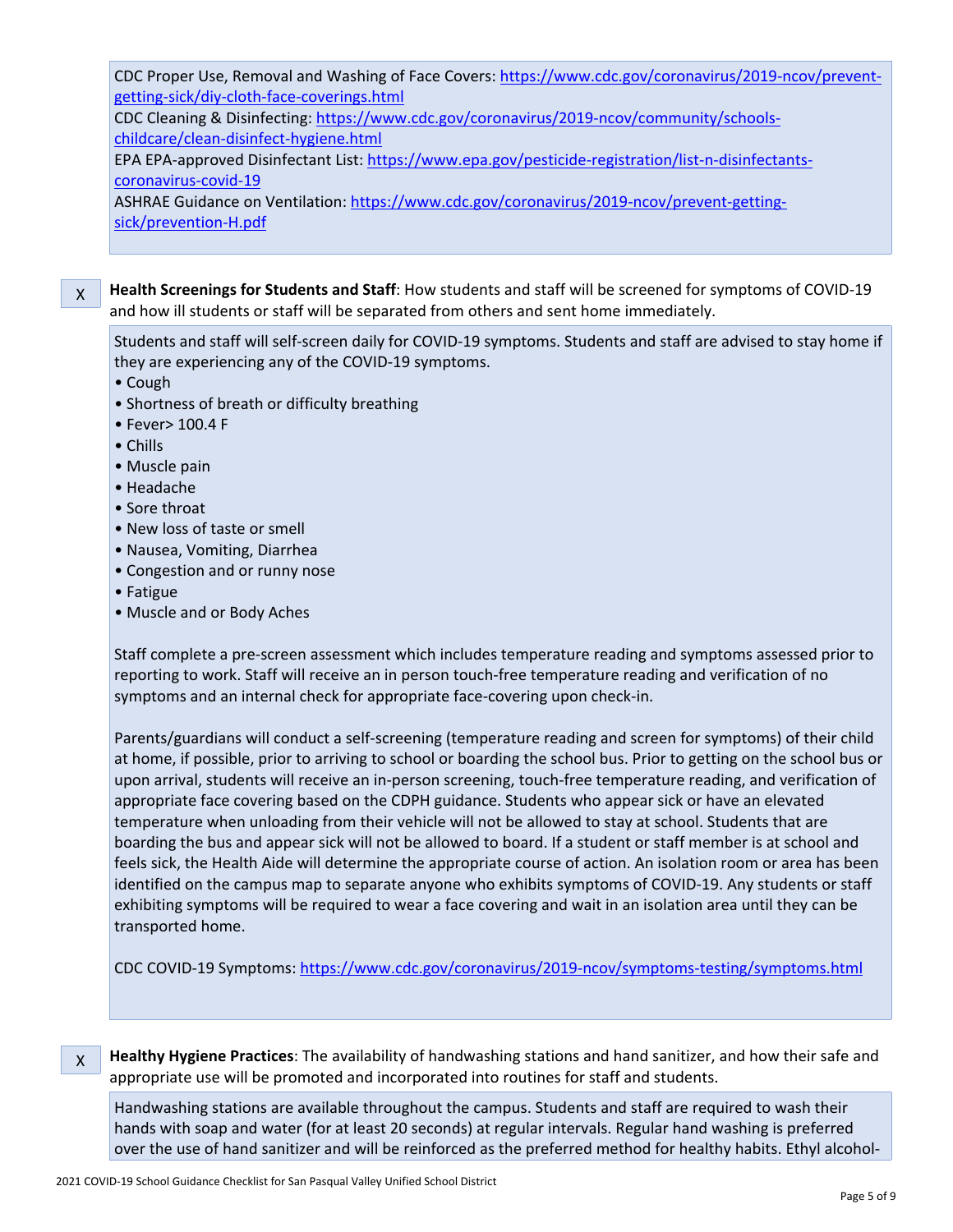based hand sanitizer has been provided to every classroom and common areas. An inventory list is maintained to track the usage and need for reordering PPE or sanitizing supplies as needed. Signage has been posted at each site that promotes healthy hygiene practices.

CDC Handwashing: <https://www.cdc.gov/handwashing/index.html> CDC Contact with Eyes Nose and Mouth: [https://www.cdc.gov/coronavirus/2019-ncov/prevent-getting](https://www.cdc.gov/coronavirus/2019-ncov/prevent-getting-sick/prevention-H.pdf)[sick/prevention-H.pdf](https://www.cdc.gov/coronavirus/2019-ncov/prevent-getting-sick/prevention-H.pdf) CDC Coughing and Sneezing: [https://www.cdc.gov/healthywater/hygiene/etiquette/coughing\\_sneezing.html](https://www.cdc.gov/healthywater/hygiene/etiquette/coughing_sneezing.html) CDC Protect Yourself and Others: [https://www.cdc.gov/coronavirus/2019-ncov/prevent-getting-](https://www.cdc.gov/coronavirus/2019-ncov/prevent-getting-sick/prevention-H.pdf)

[sick/prevention-H.pdf](https://www.cdc.gov/coronavirus/2019-ncov/prevent-getting-sick/prevention-H.pdf)

X

X **Identification and Tracing of Contacts**: Actions that staff will take when there is a confirmed case. Confirm that the school(s) have designated staff persons to support contact tracing, such as creation and submission of lists of exposed students and staff to the local health department and notification of exposed persons. Each school must designate a person for the local health department to contact about COVID-19.

In the instance of a positive COVID-19 staff case at a school or worksite, the District will work in a timely manner to ensure proper communication, documentation and isolation of the case. COVID-19 positive cases will be reported to the District's Director of Human Resources. The District will work closely with the reporting individual to complete a thorough contact tracing procedure (within 6 feet for 15 minutes or more). The District will follow the CDPH guidelines to isolate the COVID-19 positive person(s) and to quarantine the individuals identified on the contact tracing documentation. The local public health department and employees will be notified within one-day of the district being notified as required by AB 685. Communication efforts will maintain confidentiality, as required by FERPA and state law related to privacy of educational records.

CDPH Outbreaks: [https://www.cdph.ca.gov/Programs/CID/DCDC/Pages/COVID-](https://www.cdph.ca.gov/Programs/CID/DCDC/Pages/COVID-19/OutbreakDefinitionandReportingGuidance.aspx)[19/OutbreakDefinitionandReportingGuidance.aspx](https://www.cdph.ca.gov/Programs/CID/DCDC/Pages/COVID-19/OutbreakDefinitionandReportingGuidance.aspx) Case Reporting by Schools Directive: [https://www.cdph.ca.gov/Programs/CID/DCDC/Pages/COVID-19/Schools-](https://www.cdph.ca.gov/Programs/CID/DCDC/Pages/COVID-19/Schools-Case-Reporting-Directive.aspx)[Case-Reporting-Directive.aspx](https://www.cdph.ca.gov/Programs/CID/DCDC/Pages/COVID-19/Schools-Case-Reporting-Directive.aspx)

**Physical Distancing**: How space and routines will be arranged to allow for physical distancing of students and staff.

All schools and worksites ensure students, staff and visitors maintain physical distancing of at least six feet from one another to reduce transmission risk. No staff, student or community member shall be directed to violate the six feet of physical distancing requirement except to prevent imminent bodily or physical harm from occurring. When in class, all student and staff desks will be spaced at least six feet apart and plexiglass partitions have been provided for teaching staff, upon request. Classes will utilize outdoor space for classroom activities where practicable, particularly during physical education. To promote physical distancing, use of common areas such as lounge and restrooms will be staggered and in a manner that discourages congregation. Board meetings, staff meetings, professional development trainings, family and community engagement events such as school site council, DIPAC and DELAC meetings will occur virtually, unless distancing is practical and possible. Staff who are at higher risk for severe illness or who cannot safely distance from household contacts at higher risk are provided with options such as remote working if available or utilize available leave options. Signs are posted at each public entrance and throughout the campus to inform all employees, students and community members that they should maintain a minimum six-foot distance and wear a facial covering.

CDPH K-12 schools reopening framework and guidance: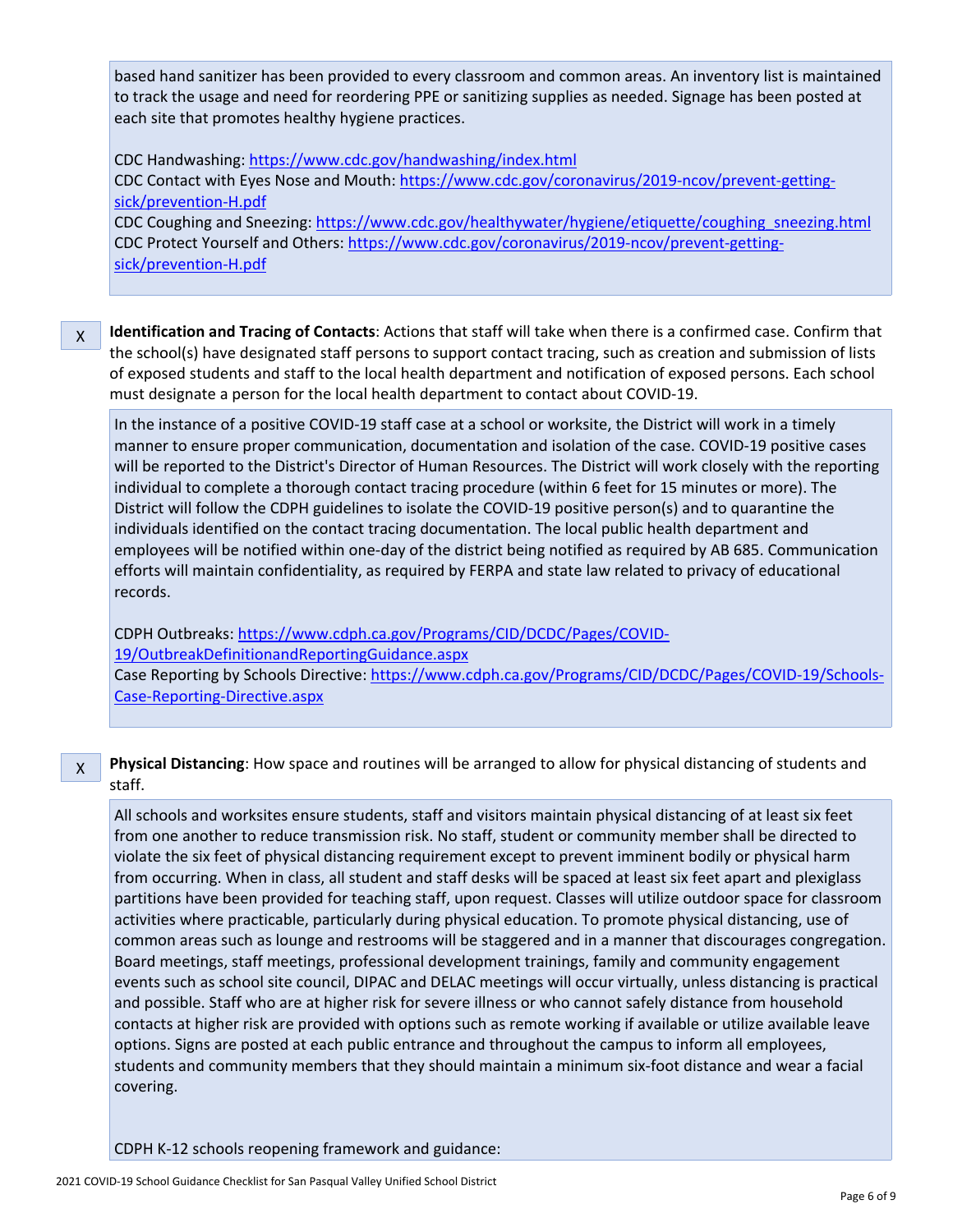[https://www.cdph.ca.gov/Programs/CID/DCDC/CDPH%20Document%20Library/COVID-](https://www.cdph.ca.gov/Programs/CID/DCDC/CDPH%20Document%20Library/COVID-19/Consolidated_Schools_Guidance.pdf)19/Consolidated Schools Guidance.pdf K-12 Schools Reopening Framework and Guidance Q: <https://www.cdph.ca.gov/Programs/CID/DCDC/Pages/COVID-19/Schools-FAQ.aspx>

Please provide the planned maximum and minimum distance between students in classrooms.

| Maximum: | feet |  |
|----------|------|--|
| Minimum  | feet |  |

X

If this is less than 6 feet, please explain why it is not possible to maintain a minimum of at least 6 feet.

Many classrooms are small and will not allow for a 6 foot distance. When this is the case, plexiglass will be used to mitigate transmission.

**Staff Training and Family Education**: How staff will be trained and families will be educated on the application and enforcement of the plan.

All staff will participate in interactive training of the District's COVID-19 Prevention Program. Weekly staff meetings are held with staff to review the updates related to COVID-19 and the impacts of schools reopening. Additional information has been provided to staff and the community via emails, district website, and opportunities to engage in virtually hosted staff and community events. Topics and educational material include information regarding enhanced sanitation practices, physical distancing guidelines and their importance, proper use, removal and washing of face coverings, screening practices, how coronavirus is spread, coronavirus symptom identification, how to prevent the spread if sick, when to seek medical attention, plans and procedures to follow when an adult or child gets sick at school or work and plans and procedures to protect students and staff from illness.

X **Testing of Staff**: How school officials will ensure that students and staff who have symptoms of COVID-19 or have been exposed to someone withCOVID-19 will be rapidly tested and what instructions they will be given while waiting for test results. Below, please describe any planned periodic asymptomatic staff testing cadence.

Testing is not required for suspected COVID-19 cases, but is strongly encouraged for those who are symptomatic or have been identified as a close contact. Any close contacts will be asked to quarantine for fourteen (14) days. Positive cases will remain off campus for ten (10) days from symptom onset of a COVID-19 test date. Confidentiality will be maintained at all times.

As testing capacity permits and as practicable, the District may recommend asymptomatic testing for staff according to the testing cadence based on guidelines from the California Department of Public Health, the Safe Schools for All Plan introduced by Governor Newsom on December 30, 2020 and any other testing requirements introduced by state or local health authorities.

Testing Considerations:

[https://www.cdph.ca.gov/Programs/CID/DCDC/CDPH%20Document%20Library/COVID-](https://www.cdph.ca.gov/Programs/CID/DCDC/CDPH%20Document%20Library/COVID-19/K12_School_Testing_Considerations_Information.pdf)[19/K12\\_School\\_Testing\\_Considerations\\_Information.pdf](https://www.cdph.ca.gov/Programs/CID/DCDC/CDPH%20Document%20Library/COVID-19/K12_School_Testing_Considerations_Information.pdf)

CalOSHA Testing Requirement Standards: <https://www.dir.ca.gov/dosh/coronavirus/COVID19FAQs.html#testing>

Staff asymptomatic testing cadence. Please note if testing cadence will differ by tier: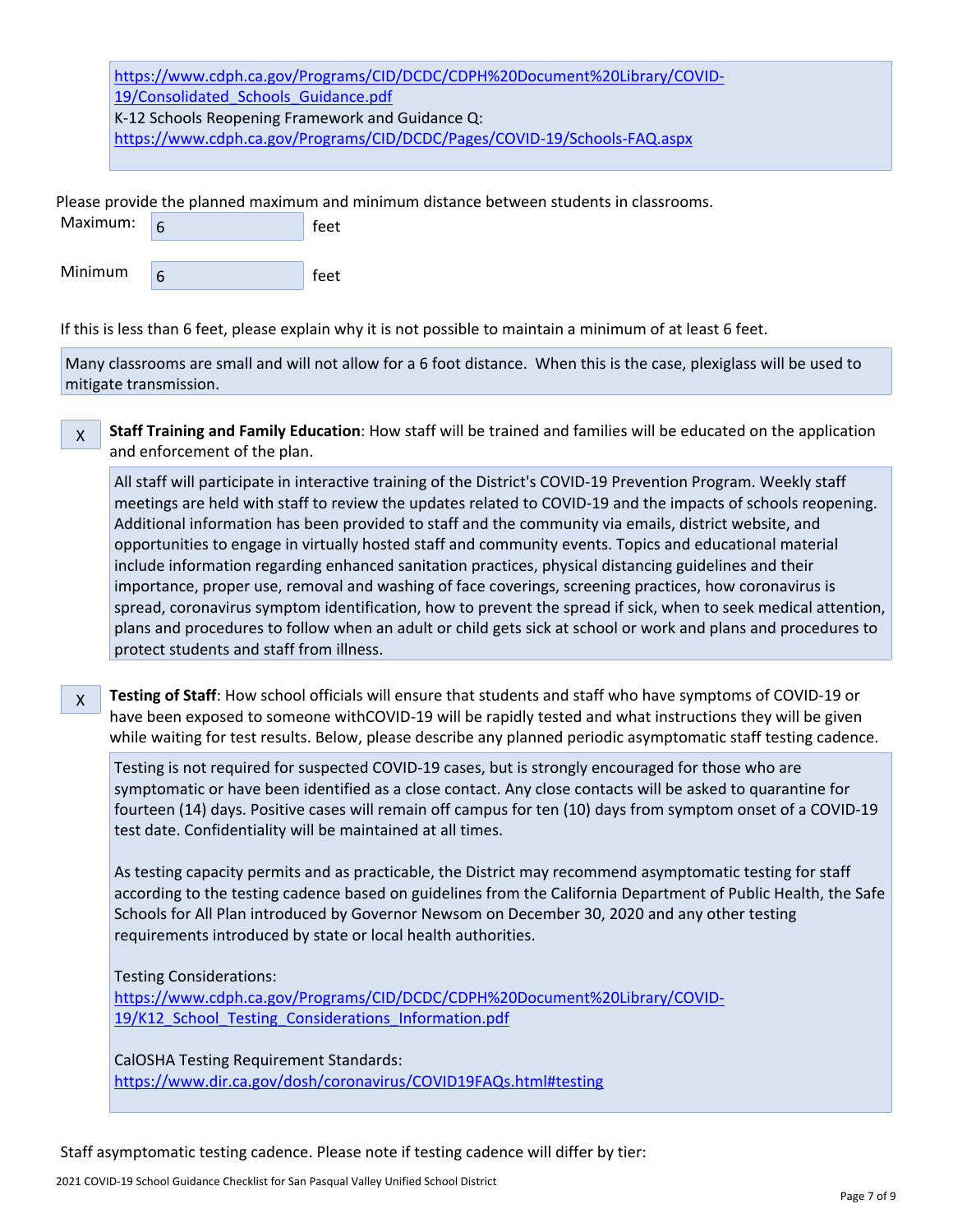1) Yellow or Orange Tiers testing will be encouraged.

2) In the Red Tier Employees may go during working hours twice a month to be tested at no charge to the employee. 3) In the Purple Tier Employees may go during working hours once a week to be tested at no charge to the employee.

**Testing of Students**: How school officials will ensure that students who have symptoms of COVID-19 or have been exposed to someone withCOVID-19 will be rapidly tested and what instructions they will be given while waiting for test results. Below, please describe any planned periodic asymptomatic student testing cadence.

Testing is not required for suspected COVID-19 cases, but is strongly encouraged for those who are symptomatic or have been identified as a close contact. Any close contacts will be asked to quarantine for fourteen (14) days. Positive cases will remain off campus for ten (10) days from symptom onset of a COVID-19 test date. Confidentiality will be maintained at all times.

As testing capacity permits and as practicable, the District may recommend asymptomatic testing for students according to the testing cadence based on guidelines from the California Department of Public Health, the Safe Schools for All Plan introduced by Governor Newsom on December 30, 2020 and any other testing requirements introduced by state or local health authorities.

Testing Considerations:

[https://www.cdph.ca.gov/Programs/CID/DCDC/CDPH%20Document%20Library/COVID-](https://www.cdph.ca.gov/Programs/CID/DCDC/CDPH%20Document%20Library/COVID-19/K12_School_Testing_Considerations_Information.pdf)19/K12 School Testing Considerations Information.pdf

CalOSHA Testing Requirement Standards: <https://www.dir.ca.gov/dosh/coronavirus/COVID19FAQs.html#testing>

Planned student testing cadence. Please note if testing cadence will differ by tier:

X **Identification and Reporting of Cases**: At all times, reporting of confirmed positive and suspected cases in students, staff and employees will be consistent with Reporting [Requirements.](http://www.doc-tracking.com/screenshots/COVID-19/Case%20Reporting%20by%20Schools%20Directive.pdf)

The District will notify the local health officer of any known case of COVID-19 among any student or employee who was present on a K-12 public or private school campus within the 10 days preceding a positive test for COVID-19. The District will disclose to local health officer:

\* The full name, address, telephone number, and date of birth of the individual who tested positive;

\* The date the individual tested positive, the school(s) at which the individual was present on-site within the 10 days preceding the positive test, and the date the individual was last on-site at any relevant school(s); and

\* The full name, address, and telephone number of the person making the report.

\* This information will be reported to the local health office by telephone within twenty-four hours from the time an individual first made the District aware of a new case.

CDPH K-12 schools reopening framework and guidance: [https://www.cdph.ca.gov/Programs/CID/DCDC/CDPH%20Document%20Library/COVID-](https://www.cdph.ca.gov/Programs/CID/DCDC/CDPH%20Document%20Library/COVID-19/Consolidated_Schools_Guidance.pdf)19/Consolidated Schools Guidance.pdf

K-12 Schools Reopening Framework and Guidance Q: